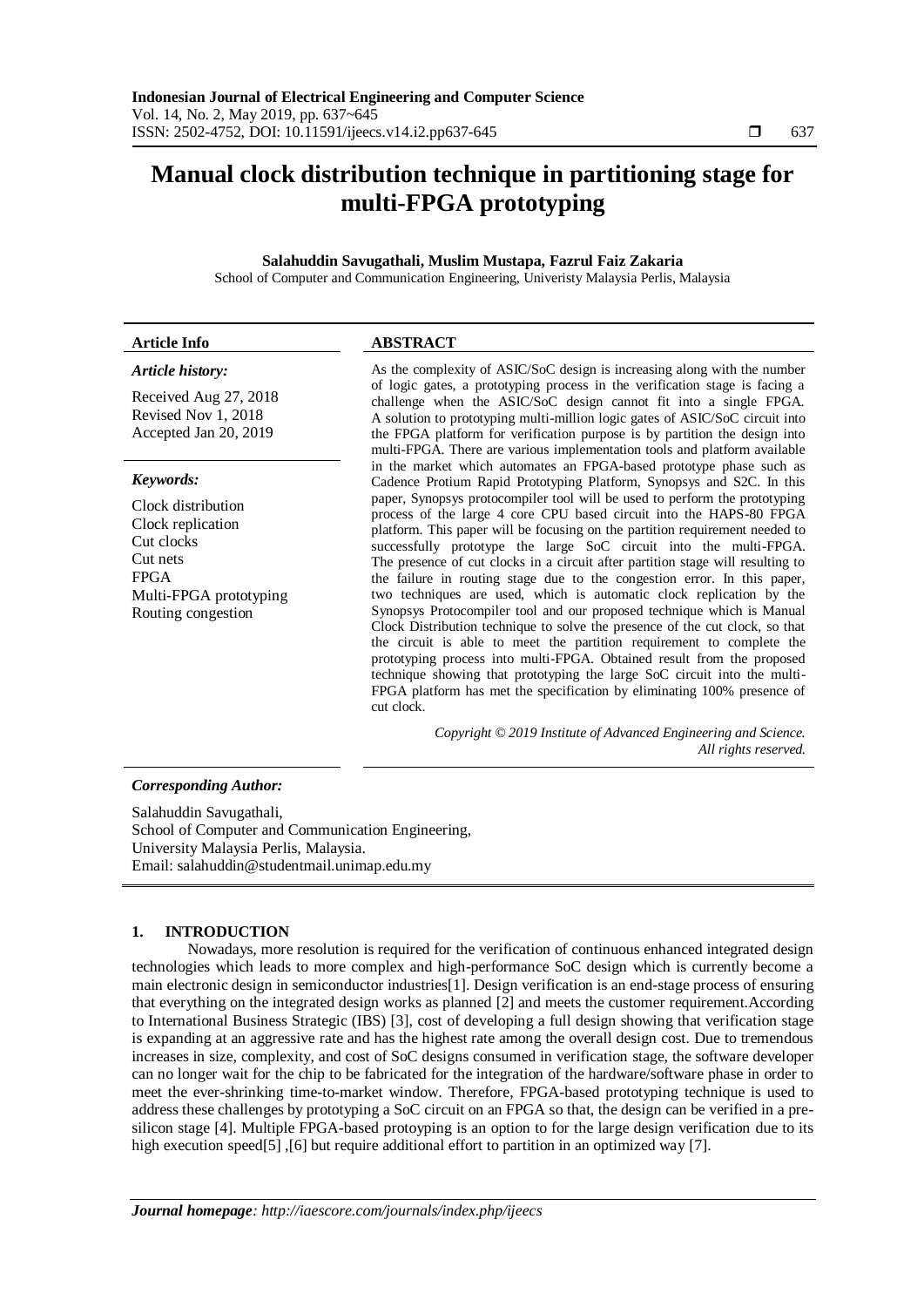[Figure 1](#page-1-0) shows a multi-FPGA prototyping flow using the Synopsys Protocompiler tool. ASIC/SoC design's RTL must be reworked to meet the FPGA based requirement as follow; top-level pads required to be adapted for the FPGA tool flow, gated-clock and complex generated clocks in SoC/ASIC must be transformed in FPGAs and memories required to be handled with FPGA memory resources. Once the circuit is converted into the FPGA-based, a compilation stage will take place before went through the pre-partition, partition, system route and system generate. Once the FPGA-based SoC circuit is successfully partitioned, the synthesis process will take place for each partitioned FPGA which begins with compile, and continue with the pre-map, map, and place and route using a Vivado tool.



Figure 1. Multi-FPGA prototyping flow

<span id="page-1-0"></span>In Multi-FPGA prototyping flow, the higher routing congestion which is more than the maximum congestion level which is set to be at level 4, will fail the FPGA partitioned design [8]. A larger SoC/ASIC design must be partitioned into the multiple FPGA before the routing stage is visited [9]. During the FPGA partitioning stage, there are few partition requirements must be achieved which is; zero unrouted nets, zero cut clocks, low number of feedthrough, low number of multi-hop nets, the minimum number of FPGA interconnect nets, and each of the FPGA utilization must be less than 65% [8]. Therefore, in this paper, work has been devoted to satisfy the partition requirement to avoid the routing congestion problem.

This paper is organized as follow; Section 2 describes an existing technique to solve the challenges in multi-FPGA prototyping flow. While Section 3, discusses the step implemented in this paper from the analyzation of the failed design until the implementation of the approached techniques. Section 4 will summarize the approached techniques with the obtained result.

### **2. LITERATURE REVIEW**

There are plenty of research have been done before to address the multi-FPGA prototyping flow challenges. This paper will focus on satisfying the partition requirements to avoid the routing congestion. In this section, all the previous work devoted to multi-FPGA flow will be discussed further.

Due to the large design which is not fitted in a single FPGA, a multi-FPGA prototyping flow is required to split the design into multi-FPGA. Most of the common problem during multi-FPGA prototyping is faced by the designer in the routing stage [10]. High congestion within inter-FPGA signal caused the design to be un-routable [11].

A study in [10] has identified that due to the inter-FPGA communications, the system frequency of the prototyped design is decreased and also, the number of inter-FPGA signals and critical path delay affected by the approach of partition technique. Therefore, the partitioner tool has been constrained in order to allow the automatic design partition by a tradeoff between criteria that affects the system frequency. An iterative routing algorithm is used to route the inter-FPGA signal and, for exceeding signal cases the multiplexing IPs are implemented in sending and receiving FPGA to transmit the signal through the same physical wire. In [12], a new approach is proposed using routability-driven routing approach which gives a better result than approach used in [10]. In [13], a proposed iterative routing algorithm in [14] is enhanced to route multi-terminal nets in multi-point tracks for routing cut nets in two point track by saving the FPGA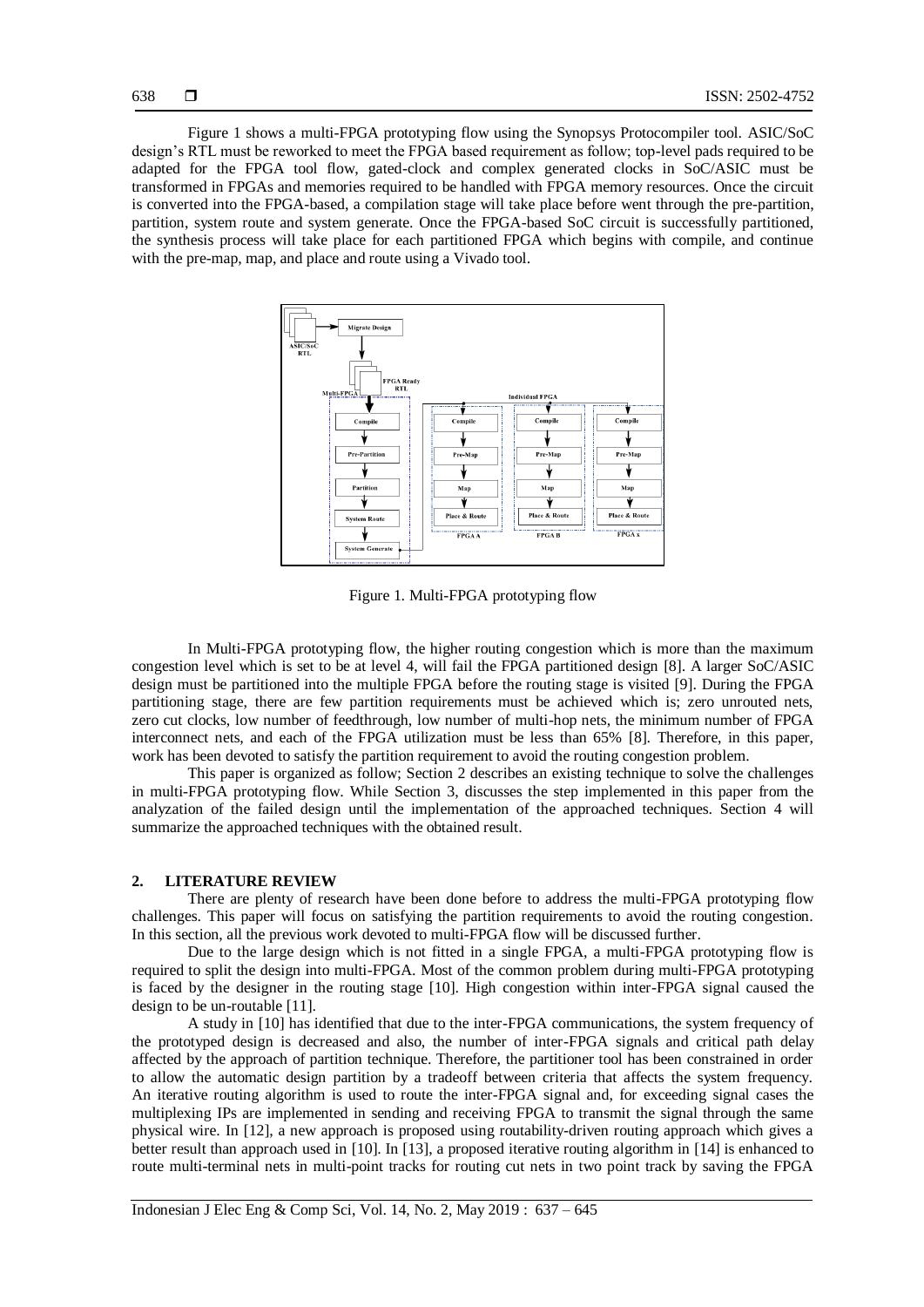639

input/output (I/O). While, in [15], author has present partitioning method based on topological ordering and levelization. Result obtained from the the experiment is able to emphasis the performance of the design, however to avoid to focus on this thesis, we are solving the problem which is causing the design are not be partitioned due to the congestion error.

In this paper, an automatic clock replication technique by using Synopsys Protocompiler will be applied in order to avoid the routing congestion by eliminate the cut clocks. Another technique applied in this paper is by manually redistributing the clock to other FPGA through HAPS global clock network manually on partition constraint file (PCF)[8]. Both of these techniques will be compared on the capability to meet the partition requirement to solve the cut nets which is causing the design to be un-routable.

This paper is organized as follow; Section 2 discusses the step implemented in this paper from the analyzation of the failed design until the implementation of the approached techniques. Section 3 will summarize the approached techniques with the obtained result.

### **3. RESEARCH METHODOLOGY**

In this section, all the precaution taken in order to satisfy the partition requirement in multi-FPGA prototyping flow will be discussed. A design with a multi-million logic gates will be used in this paper.

#### **3.1. Implementation Step**

Based on the multi-FPGA prototyping flow shown in Figure 1, a large design which is consist of 4 core CPU based circuit named as design 3 will be partitioned into the multiple FPGA before synthesizing it in the individual FPGA stage. Most of the challenges faced in the multi-FPGA prototyping flow are in the partition stage as to meet the partition requirement. Therefore, this research work has been done on the implementation steps to meet the partition requirement. Figure 2 shows the steps taken to partition a design into multi-FPGA.



Figure 2. Methodology for partition

Before partitioning a design, 2 input files have been prepared which is TSS file describing the hardware setup and partition constraint file (PCF) describing a partitioning constraint. The Protocompiler tool will then partition a design according to the constraint defined in the PCF. Results of each partition iteration will be analyzed to ensure the partition requirement is met.

In the initial stage, a run has been executed with default setting on the partition requirement where the Protocompiler tool will automate the partition stage before going to the next stage, system route. However, the design is not able to pass the routing stage as high congestion in an FPGA which cause the design is un-routable. The result from the partition report is showing failing partition stage because the partition requirements are not met. Therefore, an iterative process is required to refine the partition result until it is satisfied.

*Manual clock distribution technique in partitioning stage for multi-FPGA… (Salahuddin Savugathali)*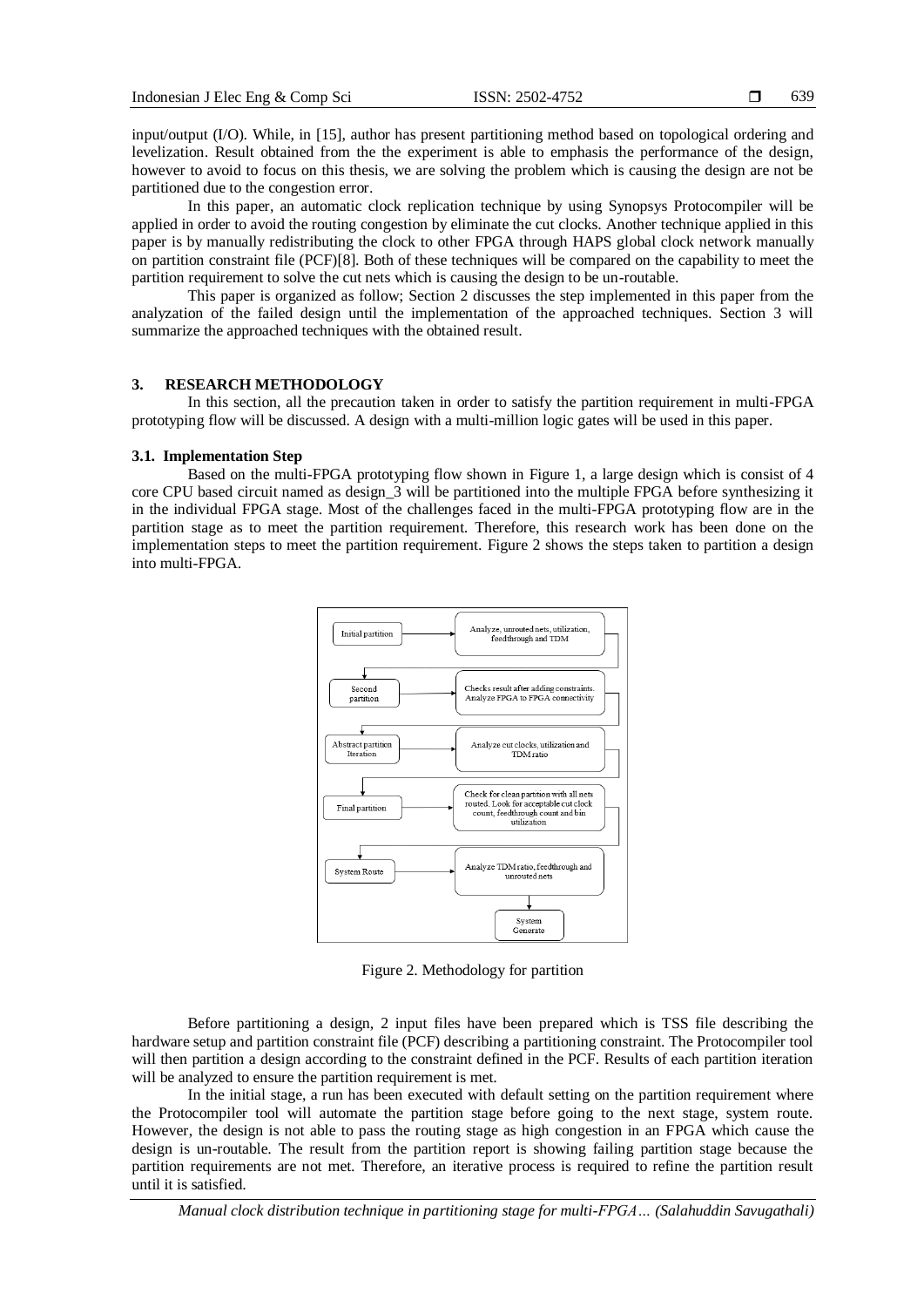Referring to Figure 2, in the initial partition stage, the cable connectivity among the FPGA will be defined first in the partition constraint file (PCF) before analyzing the nets in the partition report. Global Route Summary section in the partition report has been visited to ensure there is no un-routed net is reported. If the un-routed net is reported then top-level port assignment, clock constraints and cell assignment constraints need to be checked.

[Figure 3](#page-3-0) shows the first challenge faced in this research where lookup table (LUT) utilization in the FPGA A is high compared to FPGA D. The utilization of LUT for each FPGA should be below than 65% [8]. Figure 4 shows the partition requirement to be satisfied in the Global Route Summary section.



<span id="page-3-0"></span>Figure 3. Utilization report for FPGA A and FPGA D

| @S5.1.4 AP426   Multi Hops                                          |                                         |
|---------------------------------------------------------------------|-----------------------------------------|
| Hops Number                                                         | Number<br>Inter-FPGA Nets Toplevel Nets |
| Ω                                                                   | 23                                      |
|                                                                     |                                         |
| 0S5.1.5 AP267   Global Route Summary<br>@N:AP367 :   Routed 36 Nets |                                         |
| @N:AP268 :   Maximum TDM Ratio: 1                                   |                                         |
| @N:AP684 :                                                          | Cut Clocks: 0                           |
| @N:AP368 :                                                          | Feedthroughs: 0                         |
| @N:AP270 :                                                          | Unrouted: 0                             |

Figure 4. Global route summary

It is shown that all partition requirements is satisfied except the total LUT utilization. Therefore, utilization for all bins has been divided manually by the number of the core in the design\_3 through the PCF file. The 4 core CPU based design is divided by 2 cores for each FPGA and the main bus of the design is placed in the FPGA A using a PCF command. After the design is manually repartitioned again according to the new PCF constraint, then the utilization problem is solved, but another problem arises due to the existence of the cut clocks as per shown in Figure 5. Figure 6 shows the detail of existing cut clock where the clock is crossing FPGA boundaries and causing a clock skew problem which will result in low timing performance in the design.

| @S5.1.4 AP426  Multi Hops                  |             |                                                                                                             |
|--------------------------------------------|-------------|-------------------------------------------------------------------------------------------------------------|
| Hops Number                                |             | Number<br>Inter-FPGA Nets Toplevel Nets                                                                     |
| 1584<br>- 2                                |             | 23                                                                                                          |
| @N:AP684 :   Cut Clocks: 3                 |             | 0S5.1.5 AP267   Global Route Summary<br>@N:AP367 :   Routed 1625 Nets<br>@N:AP268 :   Maximum TDM Ratio: 16 |
| @N:AP368 :   Feedthroughs: 0<br>@N:AP270 : | Unrouted: 0 |                                                                                                             |

Figure 5. Global route summary after for the second partition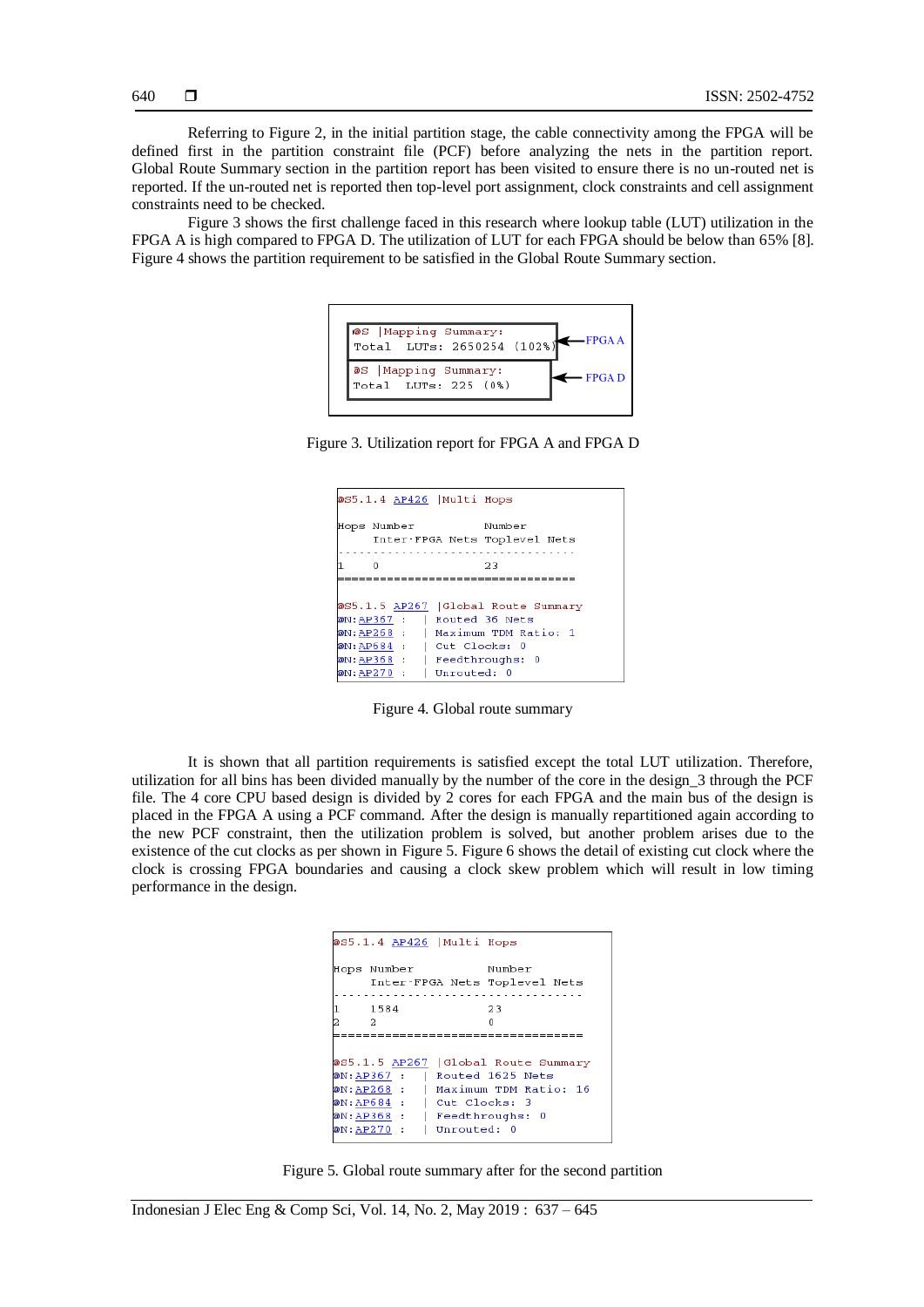```
641
```

```
054.2.3 AP408 | Partitioner Estimate of Clock & Asynchronous Reset Crossings
 Cut Clock: FB1.uA->{FB1.uD} smca.cpu0.ckmclksrccore[3]
 Cut Clock: FB1.uA->{FB1.uD} smca.cpu0.ckatpgcfgshift_core_t1n22[0]
 Cut Clock: FB1.uA->{FB1.uD} smca.cpu0.ckmclksrccore[2]
```
Figure 6. Cut clock detail

Therefore, Protocompiler tool's feature is utilized for this issue by enabling the automatic clock replication on a specific clock tree of the problematic clock through the PCF. This feature able to solve cut clock in the partitioned design. However, this feature introduces an un-routed net between both FPGA as shown in Figure 7. Thus, alternative technique used in this research to avoid the cut clock problem, is by redistributing the clock to other FPGA through HAPS global clock network manually on PCF.

```
@S6.1.5 AP267 | Global Route Summary
@N: AP367 : | Routed 1622 Nets
\PhiN: AP268 :
             | Maximum TDM Ratio: 16
@N:\overline{AP684} :
             Cut Clocks: 0
@N:<u>AP368</u> : | Feedthroughs: 0
@N: <u>AP270</u> : | Unrouted: 3
   FB1.uA -> FB1.uD 3
```
Figure 7. Unrouted nets is reported

Fifure 8 shows an example of illustration for the cut clock occurred in the design during an FPGA partition stage where a clock from FPGA A is crossed boundary and connect with FPGA D. There are two cut clocks is shown in Figure 8 which is CLK1 and Gated-CLK1 has crossed the FPGA boundaries from FPGA A to FPGA D.



Figure 8. Illustration of the cut clock in a design

Figure 9 represents a clock distribution technique for the cut clock issue in the design which is illustrated in the example on Figure 8. HAPS-80 platform has a global clock net which is connected to every single FPGA. Therefore, a CLK1 which is crossing the FPGA A to FPGA D will be connected to CLKC\_SRC[1] before connect back to the FPGA D through the GCLK[7].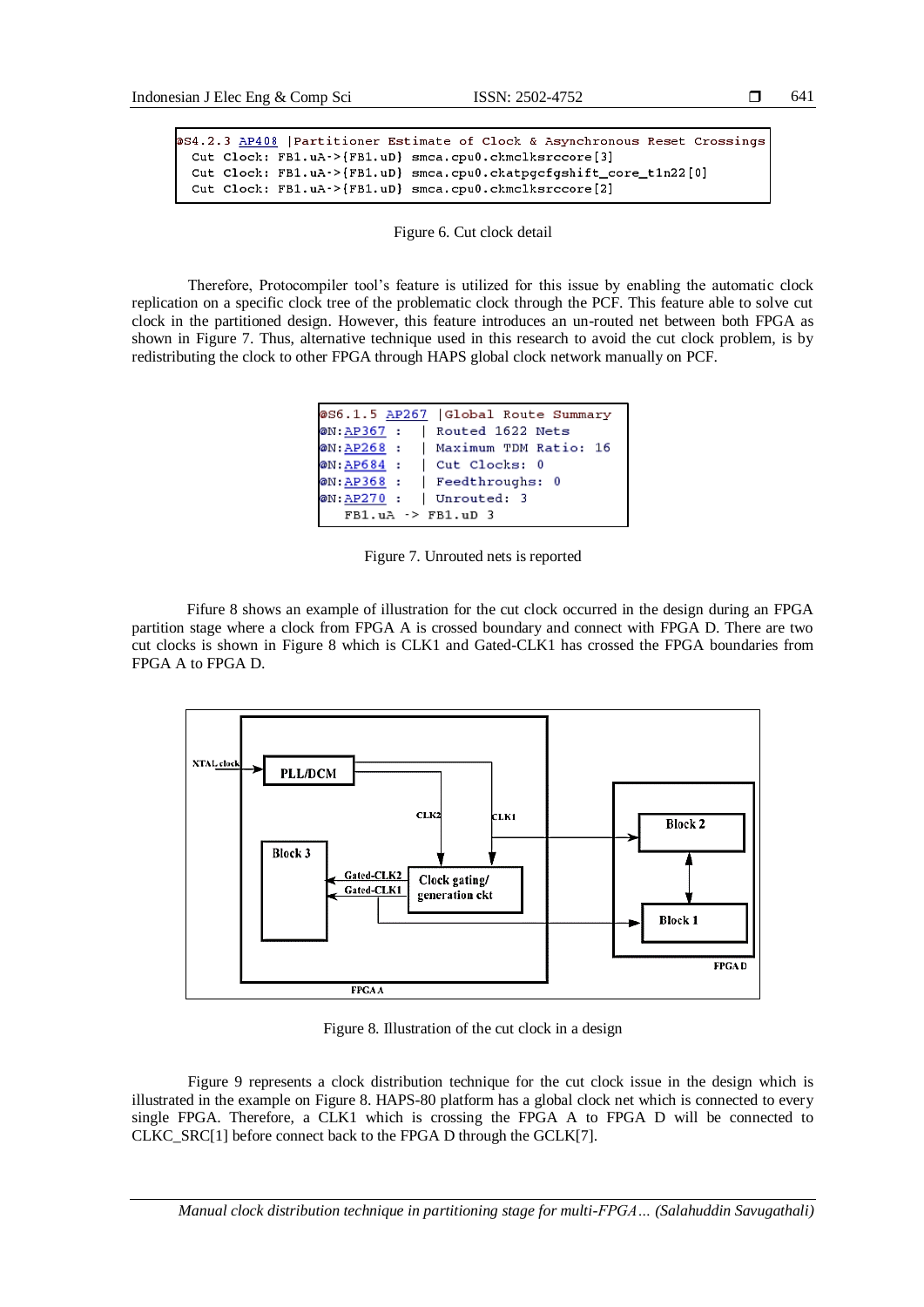

Figure 9. Solution for cut clock

Figure 10 shows a constraint defined in the TSS file to configure the GCLK to be used in the design to be prototyped. TSS is a hardware specification file, where all the nets, clock, and traces to be used is specified to configure the HAPS-80 platform. While Figure 11 and Figure 12 represent a constraint defined in a partition constraint file (PCF). After configuring the HAPS platform, a PCF file must be defined to partition the design according to the specification. Therefore, a problematic clock which is causing a cut clock issues in this design will be connected to the global clock to another FPGA as per defined in a PCF file.

```
#configure vour selected GCLK to source the input from the FPGA
board system configure -clock FB1.GCLK7 FPGA
board system configure -clock FB1.GCLK8 FPGA
board_system_configure -clock FB1.GCLK9 FPGA
```
### Figure 10. constraint defined for TSS file

#Define the functional group of internally generated clocks as GCLKs in the pcf net attribute {smca.cpu0.ckmclksrccore[3]} -function GCLK -diffsingle -is clock1 net\_attribute {smca.cpu0.ckmclksrccore[2]} -function GCLK -diffsingle -is\_clock1 net\_attribute {smca.cpu0.ckatpgcfgshift core\_t1n22[3]} -function GCLK -diffsingle -is\_clock1

Figure 11. constraint defined in PCF file (1)

| #Assign the internally generated clock to GCLK in the pcf file       |
|----------------------------------------------------------------------|
|                                                                      |
| assign global net {smca.cpu0.ckmclksrccore[3]} FB1.GCLK7             |
| assign global net {smca.cpu0.ckmclksrccore[2]} FB1.GCLK8             |
| assign global net {smca.cpu0.ckatpgcfgshift core t1n22[3]} FB1.GCLK9 |

Figure 12. constraint defined in PCF file (2)

The result obtained for all implementation step during satisfying the partition requirement will be discussed in next section.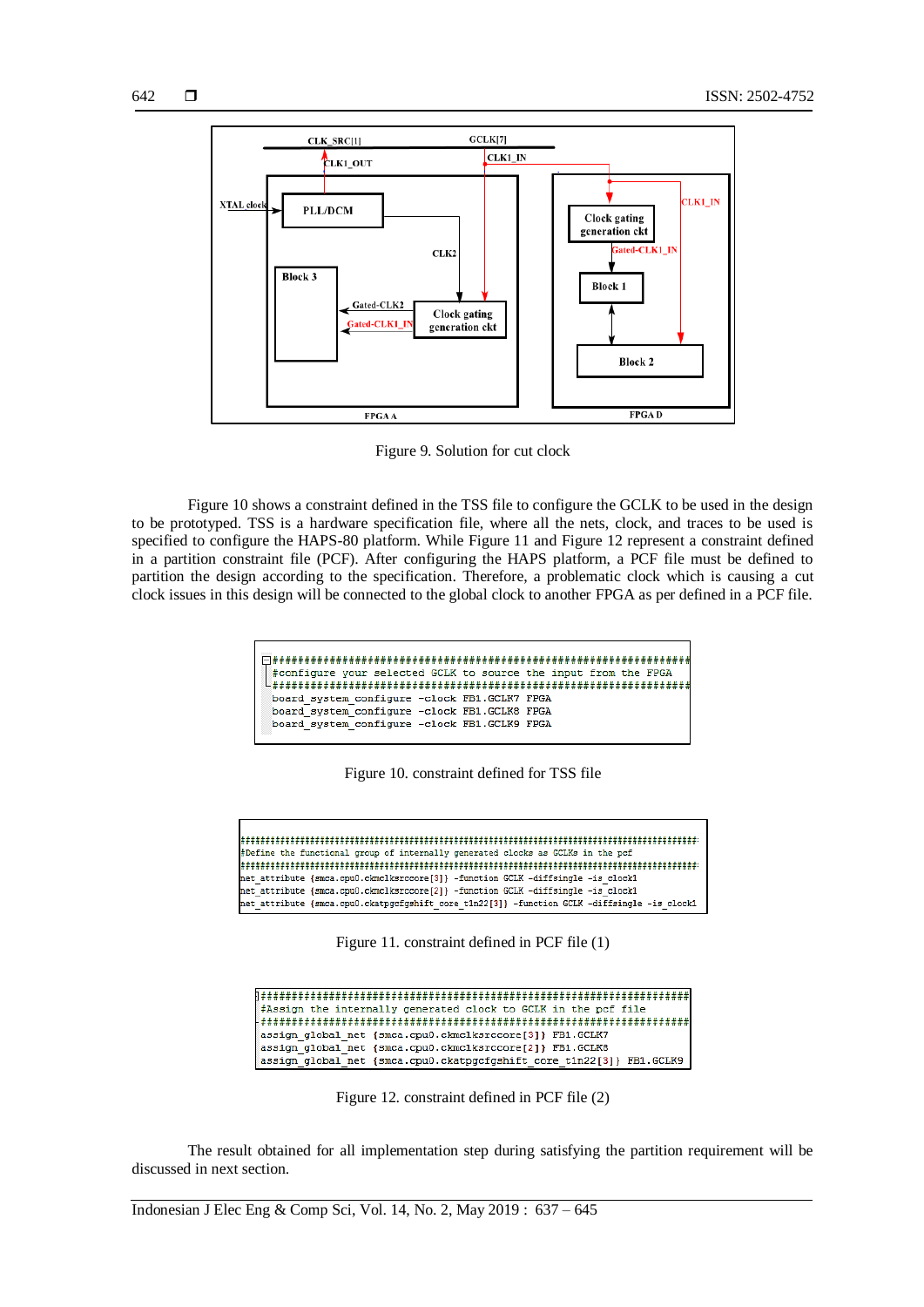### **4. RESULTS**

For multi-FPGA prototyping, partition requirement is set as a benchmark to be met in order to successfully routing the design before synthesized it in an individual FPGA level. Among the partition requirements to be met are the number of unrouted nets, total cut clocks and feedthrough in a design should be zero. While multi-hop net which is a connection between FPGA-to-FPGA must be below than 3 and each FPGA utilization should not exceed 65%.

As the first run in an experiment, the default run has been executed without any fixes as the protocompiler tool is providing a feature to auto-partition the design. However, this run hit an error at partition stage as the requirement is achieved. Therefore, the generated partition report is revisited to check all the requirement for a successful partition.

# **4.1. The Result of Auto-Partitioning Using Protocompiler Tool**

Table 1 shows the result obtained by using auto partition features using Protocompiler tool. Based on the recorded result in the table, all the requirement is met except for FPGA utilization. More than 100% average of the logic block is partitioned into an FPGA A while FPGA D is not utilized fully. Therefore, all other requirement is met since there is no any clock crossing the FPGA boundaries and not much multihop net is required.

|                              | Table 1. Result of Partition Requirement Using Auto-Partition |  |
|------------------------------|---------------------------------------------------------------|--|
| <b>Partition Requirement</b> | Result                                                        |  |
| Unrouted nets                | $\theta$                                                      |  |
| Cut clocks                   | $\theta$                                                      |  |
| Feedthrough                  |                                                               |  |
| Multi-hop nets               |                                                               |  |
| FPGA utilization             | FPGA A = $2650254(102%)$                                      |  |
|                              | $FPGA D = 225(0%)$                                            |  |

### **4.2. The Result of Manual Partition on the First Iteration**

Table 2 represents the result of partition requirement by application of manual partition through the constraint which is explained in the previous section. An FPGA utilization using manual partition has achieved less than 65% for each FPGA, however, another problem surfaced which is the cut clock now exist that causing the partition stage to fail.

Table 2. The Result of Partition Requirement Using Manual Partition (1st Iteration)

| <b>Partition Requirement</b> | Expected value           |
|------------------------------|--------------------------|
| Unrouted nets                |                          |
| Cut clocks                   | 3                        |
| Feedthrough                  |                          |
| Multi-hop nets               | 3                        |
| FPGA utilization             | FPGA A = $1460430(56%)$  |
|                              | $FPGA D = 1143290 (44%)$ |

## **4.3. The Result of Manual Partition on the First Iteration**

For the second iteration of partition stage, an automatic clock replication technique by specifying the clock tree has been applied using a protocompiler tool. Table 3 shows the result obtained for the second iteration where the existence of the cut clock has been eliminated but causing a more serious problem in the routing stage where the unrouted nets exist.

Table 3. The Result of Partition Requirement Using Automatic Clock Replication (2nd Iteration)

| <b>Partition Requirement</b> | <b>Expected</b> value    |
|------------------------------|--------------------------|
| Unrouted nets                |                          |
| Cut clocks                   | $\left( \right)$         |
| Feedthrough                  | $\left( \right)$         |
| Multi-hop nets               |                          |
| FPGA utilization             | FPGA $A = 1460430(56%)$  |
|                              | $FPGA D = 1143290 (44%)$ |

*Manual clock distribution technique in partitioning stage for multi-FPGA… (Salahuddin Savugathali)*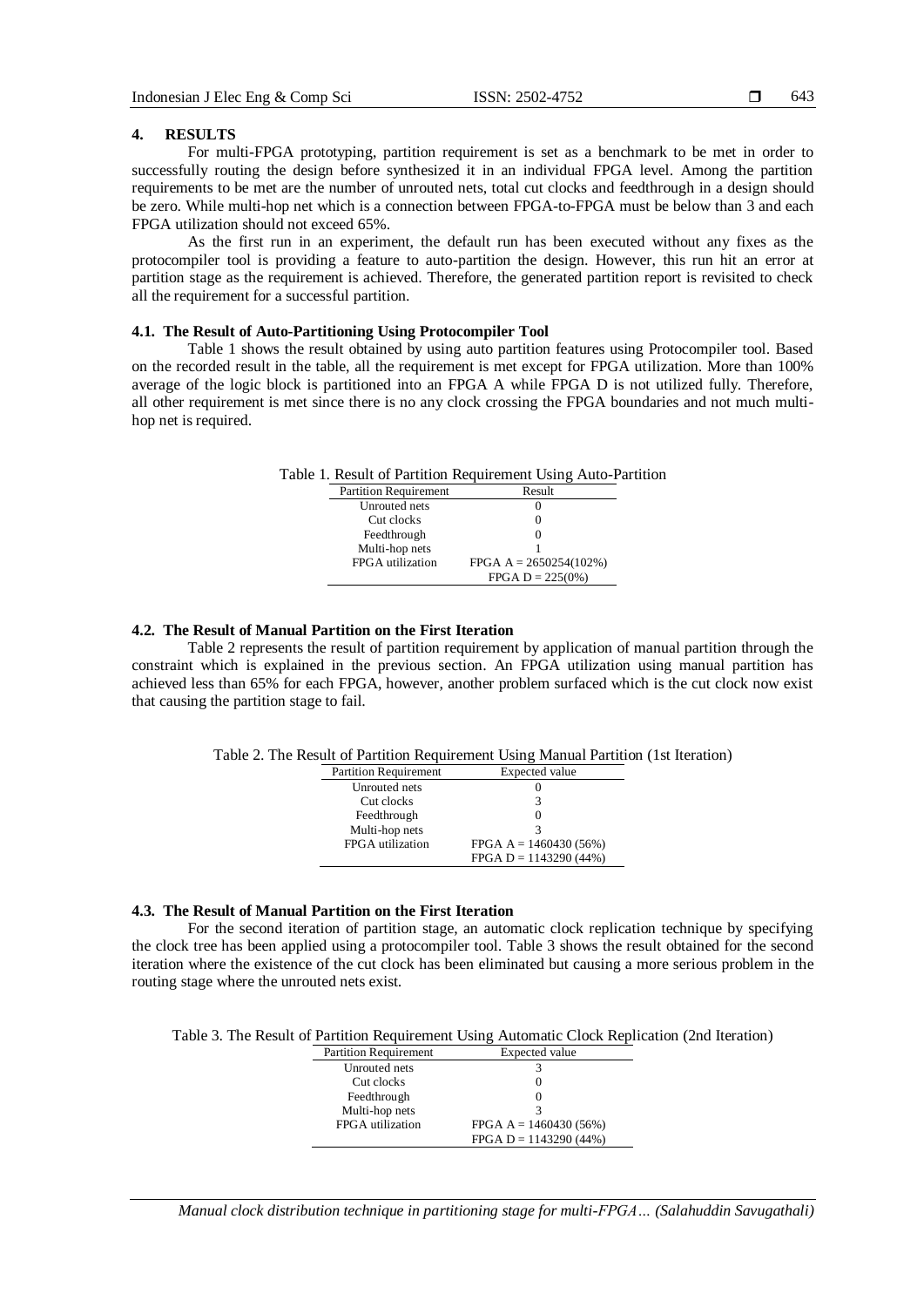Figure 13 shows the congestion area in an FPGA which is the reason of failure in routing stage. The maximum size of the congestion area should not exceed more than level 4. As seen in Figrue 13, two short congestion areas in NORTH and WEST has exceeded the maximum range with the size of level 5 and level 6.

|              |        | Global Congestion | Long Congestion |         | Short Congestion |            |
|--------------|--------|-------------------|-----------------|---------|------------------|------------|
| Direction    | Size   | % Tiles           | Size            | % Tiles | Size             | Tiles<br>% |
| <b>NORTH</b> | 32x321 | 1,881             | 16x16           | 1.58    | 64x641           | 5.231      |
| <b>SOUTH</b> | 16x161 | 0.81              | 8x8             | 0.981   | 32x321           | 2.84       |
| <b>EAST</b>  | 32x321 | 2.081             | 16x16           | 1.321   | 32x321           | 5.281      |
| <b>WESTI</b> | 32x321 | 1.531             | 8x81            | 0.751   | 64x641           | 5.01       |

Figure 13. Routing congestion level

#### **4.4. The Result of Manual Partition on the Final Iterationsub Section 1**

Therefore, an automatic clock replication technique which is applied before is reverted back and newly proposed technique is used, which redistributes the clock among the FPGA trough HAPS global clock network. All implementation step for these techniques has been well explained in the Section 1.

Table 4 represent a final iteration of partition stage after using a proposed clock redistribution technique. Apart from achieving the partition requirement, the design also able to pass the routing stage before it is synthesized in individual FPGA level.

| Table 4. Result of Partition Requirement Using Clock Distribution Techniques (Final Iteration) |  |  |
|------------------------------------------------------------------------------------------------|--|--|
|                                                                                                |  |  |

| <b>Partition Requirement</b> | Result                   |
|------------------------------|--------------------------|
| Unrouted nets                |                          |
| Cut clocks                   | $\mathcal{L}$            |
| Feedthrough                  | $\mathbf{U}$             |
| Multi-hop nets               |                          |
| FPGA utilization             | FPGA $A = 1460430(56%)$  |
|                              | $FPGA D = 1143290 (44%)$ |

#### **5. CONCLUSION**

In this paper, two different techniques which is an automatic clock replication by the Synopsys Protocompiler tool and our proposed technique Manual Clock Distribution technique have been applied separately to eliminate the presence of the cut clock, so that the circuit is able to meet the partition requirement to complete the prototyping process into multi-FPGA. 4 core CPU based SoC design has been used. An existence of the cut clock has been fixed by using the Manual Clock Distribution technique by 100% elimination compared to the automatic clock replication technique which created an unrouted nets in the circuit. By using this technique, the circuit is able to pass the routing stage and prototyped into multiple FPGA accordingly.

#### **REFERENCES**

- [1] X. Li, L. Hou, S. Geng, J. Wang, and H. Zhang, "The FPGA prototyping implementation of LEON3 SoC," *Proc. 2012 Int. Conf. Ind. Control Electron. Eng. ICICEE 2012*, pp. 1643–1646, 2012.
- [2] A. Aboagye, M. Patel, and N. Vig, "Standing up to the semiconductor verification challenge," pp. 43–48, 2012.
- [3] Q. Tang, M. P. Platform, G. Hardware, P. Et, M. Curie, and P. R. À. B. D. E. M. Ulti, "Methodology of Multi-FPGA Prototyping Platform Generation Qingshan Tang," 2016.
- [4] Y. Abarbanel, E. Singerman, and M. Y. Vardi, "Validation of SoC Firmware-Hardware Flows," *Proc. 51st Annu. Des. Autom. Conf. Des. Autom. Conf. - DAC '14*, pp. 1–4, 2014.
- [5] M. M. Azeem, R. Chotin-Avot, U. Farooq, M. Ravoson, and H. Mehrez, "Multiple FPGAs based prototyping and debugging with complete design flow," *Int. Des. Test Work.*, pp. 171–176, 2017.